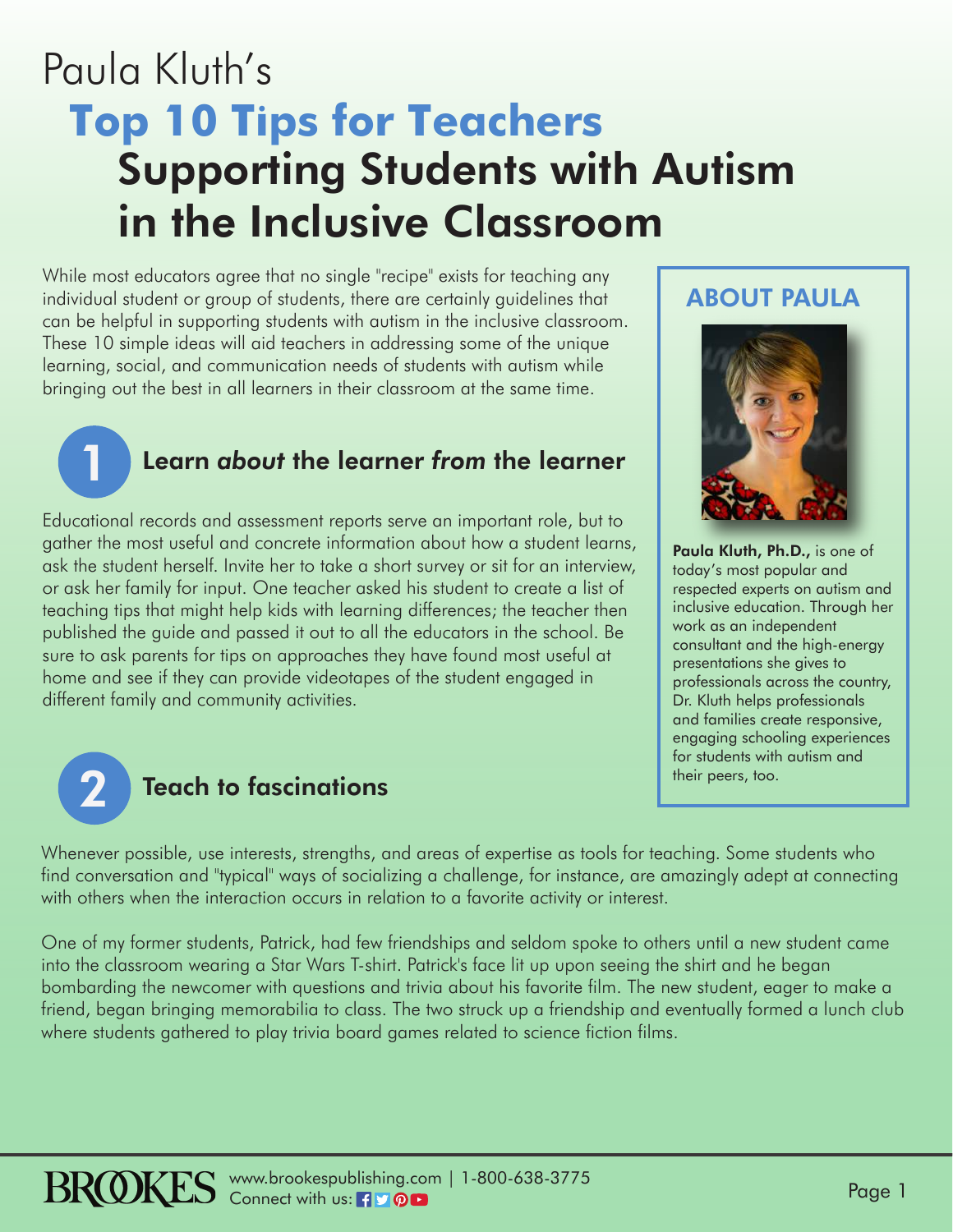

It is not uncommon for a handful of students to dominate classroom discussions. While it is important for these verbal and outgoing students to have a voice, it is equally important for others—including shy students, English language learners, and those with disabilities—to have opportunities to share and challenge ideas, ask and answer questions, and exchange thoughts. Arrange for activities that give all students the chance to communicate and interact.

One high school history teacher invited his students to "turn and talk" to each other at various points in class. After giving a short lecture on the Presidency, for example, he would ask his students to turn to a partner and discuss *What qualities do Americans seem to want in a President?* or to reexplain a concept he had taught. He used this strategy to break up his lectures and give students time to teach the material to each other. These low-risk exchanges provided one of his students with Asperger syndrome daily practice with such key skills as "staying on topic" and "turn taking."





As much as possible, build choices into the students' day. Choice not only gives students a feeling of control but also an opportunity to understand their learning preferences—which is especially helpful for students who have special needs when it comes to learning environment, lesson materials, and communication.

Students can choose which assessments to complete, which role to take in a cooperative group, which topics to study, or how they wish to receive personal assistance and supports. You can also embed choices throughout the day by offering students options such as the following:

- selecting five of 10 assigned problems to solve
- working alone or with a small group
- **•** reading quietly or with a friend
- using a pencil, pen, or the computer
- **conducting research in the library or in** the resource room
- **•** taking notes using their words or pictures

## Consider Handwriting Alternatives 5

Writing can be a major source of tension and struggle for students with autism. Some may not be able to write at all and those who do may struggle with it. Give students gentle encouragement when they attempt to do some writing—a word, a sentence, or a few lines.

Allow the student to use a computer, word processor, or even an old typewriter for some or all lessons. For some learners, being able to use a word processor when writing helps them focus on the task at hand (content) instead of on their motor skills (process).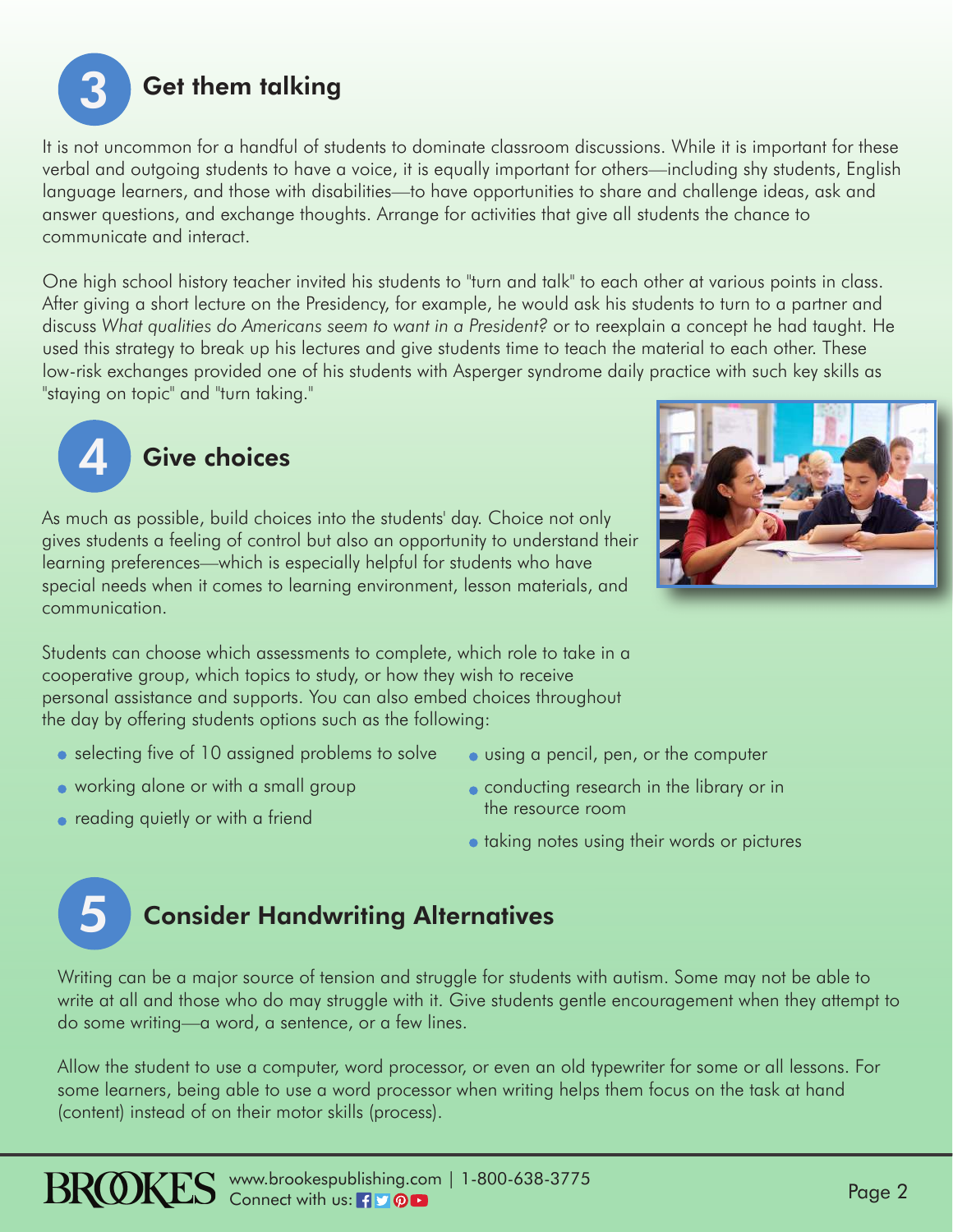

While some students with autism are ultra-organized, others need support to find materials, keep their locker and desk areas neat, and remember to bring their assignments home at the end of the day. Consider implementing support strategies that all students might find useful.

For instance, teachers can have students copy down assignments, pack book bags, put materials away, and clean work spaces together. Structuring this time daily will give all students the opportunity to be organized and thoughtful about how they prepare to transition from school to home. Provide checklists around the classroom, especially in key activity areas, such as the classroom assignment in-box, e.g., *Is your name on the paper? Did you complete both sides of the sheet?*.



### Support transitions

Students with autism often struggle with transitions from environment to environment or activity to activity. Individuals with autism report that these changes can be extremely difficult, causing stress and feelings of disorientation. Minimize the discomfort students feel by

- giving 5- and 1-minute reminders to the whole class before any transition
- providing the student or class with a transitional activity such as writing in a homework notebook or singing a short song about "cleaning up"
- engaging peers' help during transition; in elementary school, ask students to move from place to place with a partner; in middle and high school, have students with autism choose a peer to walk with
- encourage students to carry a familiar toy, object, picture, or other transition aid to facilitate movement from one place to the next

# Create a comfortable classroom

Sometimes students cannot be successful because they are uncomfortable or feel unsafe or even afraid in their educational environment. A comfortable learning environment can be as central to a student's success as any teaching strategy or educational tool. Students with autism will be most prepared to learn in places where they can relax and feel secure.

Create a comfortable learning environment by

- providing seating options (beanbag chairs, rocking chairs)
- reducing direct light when possible (using upward-projecting light, providing a visor to a student who is especially sensitive)
- minimizing distracting noises (providing earplugs or headphones during certain activities)